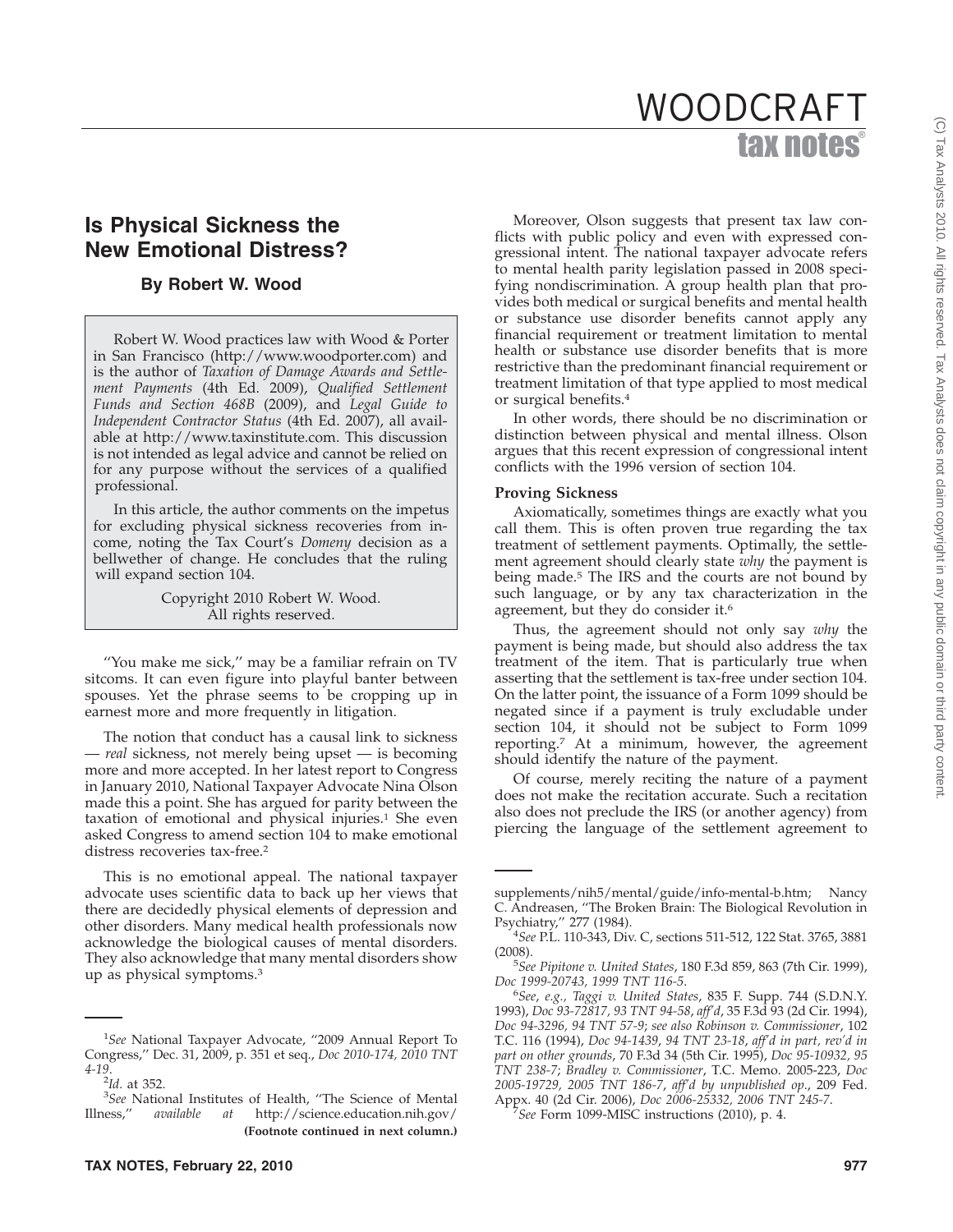investigate further. Yet it is nearly always a starting point.<sup>8</sup> Sometimes it is the ending point, too.<sup>9</sup> In most cases, in all types of litigation, therefore, the parties should try to agree on language characterizing the nature of payments.

Much litigation involves not one claim, but many. There may be multiple payments made to resolve multiple claims. That is why it is often appropriate (and sometimes necessary) to allocate a gross settlement payment among multiple claims, sprinkling dollar amounts among several categories. Armed with the facts, the discovery responses and pleadings, it is normally possible to develop a range of alternatives for such an allocation.

Optimally, this is done before (or as a part of) settlement negotiations. Sometimes I've had to do it after a settlement, and sometimes at tax time the year *after* the settlement. There are still principled ways to allocate a recovery after the fact, but it is always better to do so *before* the settlement is finalized.

#### **Recognizing Sickness**

The recent Tax Court decision in *Julie Leigh Domeny v. Commissioner*<sup>10</sup> is an important new development that helps to expand and clarify the scope of the section 104 exclusion. Like most section 104 cases these days, *Domeny* arose out of an employment dispute. Domeny commenced working for Pacific Autism Center for Education (PACE) in 2000. Four years before that, she was diagnosed with multiple sclerosis (MS).

At the onset of her MS, she had a variety of physical problems, including numbness, fatigue, lightheadedness, vertigo, and sometimes a burning sensation behind her eyes. Because of side effects from the prescribed treatment, she chose to manage her symptoms without medication. In fact, one reason she took the job with PACE postdiagnosis was that the position there offered her the chance to work where she would not spend much time on her feet.

Her work involved community development, fundraising, and writing grants, and she felt a symbiosis between autism and her own MS. In 2004, however, under PACE's new executive director, Domeny experienced a variety of workplace problems. They caused her MS symptoms to flare up. In November of 2004, she learned that the director of PACE was embezzling funds from the personal accounts of PACE students.

Domeny complained to PACE's board and was assured they would handle it. Understandably, she felt tension and worry as the weeks wore on. She was upset to be raising funds for PACE knowing that those funds were being embezzled.

Over the next few months, Domeny advised her superiors of the unhealthy work environment on several occasions. She noted her continuing stress over the embezzlement and over the organization's failure to act. She continued to have elevated stress and experienced an intensification of her MS symptoms.

Finally, on March 8, 2005, she visited her primary care physician. He determined that she was too ill to work because of her MS symptoms, and that she should not return until after March 21, 2005. Her symptoms at that point included vertigo, shooting pain in both legs, difficulty walking because of numbness in both feet, a burning sensation behind her eyes, and extreme fatigue.

Domeny's physician notified PACE of his diagnosis by facsimile on March 8, 2005, instructing that she should stay home until at least March 21, 2005. PACE's executive director called Domeny immediately after receipt of the fax and terminated her as of March 15, 2005. After that call, Domeny's physical MS symptoms started ''spiking,'' including shooting pain up her legs, fatigue, burning eyes, spinning head, vertigo, and lightheadedness.

Domeny contacted a lawyer who negotiated a settlement without filing suit. The settlement agreement was entitled ''Severance Agreement and Release of Claims,'' and noted that she had various potential causes of action or legal rights. The catalog of these legal rights included claims for termination of employment; rights under the California Fair Employment and Housing Act; rights under the Civil Rights Act of 1964, the Americans with Disabilities Act, the Age Discrimination in Employment Act, the Family and Medical Leave Act or the California Family Rights Act, the Fair Labor Standards Act, and the California Labor Code or California Wage Orders; and any claims for breach of contract, breach of the covenant of good faith and fair dealing, invasion of privacy, infliction of emotional distress, defamation, and misrepresentation.

The settlement agreement awarded a total of \$33,308, and specified the following categories:

- \$8,187.50 as compensation to Domeny, that would be reported as compensation (but paid to her lawyer);
- A second \$8,187.50, also paid to her attorney; and
- \$16,933 (paid directly to Domeny).

Domeny did not attend the negotiations between PACE's lawyer and her own lawyer. When she received her \$16,933 settlement, she understood it was to compensate her for physical injuries that occurred in a hostile work environment that PACE allowed to exist over an extended period. Domeny's intense MS symptoms continued to prevent her from working until sometime in 2006.

#### **Connecting the Dots**

Domeny reported the first \$8,187.50 as compensation income and reported and deducted the legal fees. She excluded the \$16,933 from income. The sole question in the case was whether the \$16,933 settlement was excludable under section 104.

The Tax Court found it clear that Domeny's exposure to a hostile and stressful work environment had exacerbated her MS symptoms. The settlement agreement contained a blanket release of all claims, and the payments

<sup>8</sup> *See* Wood, ''Tax Treatment of Settlements and Judgments,'' *Tax Notes*, May 31, 2004, p. 1134, *Doc 2004-11040*, or *2004 TNT 101-27*. <sup>9</sup>

*See McKay v. Commissioner*, 102 T.C. 396 (1995), *vacated on other grounds*, 84 F.3d 433 (5th Cir. 1996); and *Threlkeld v.*

<sup>&</sup>lt;sup>10</sup>T.C. Memo. 6975-08 (Jan. 13, 2010), *Doc 2010-787*, 2010 TNT *9-9*.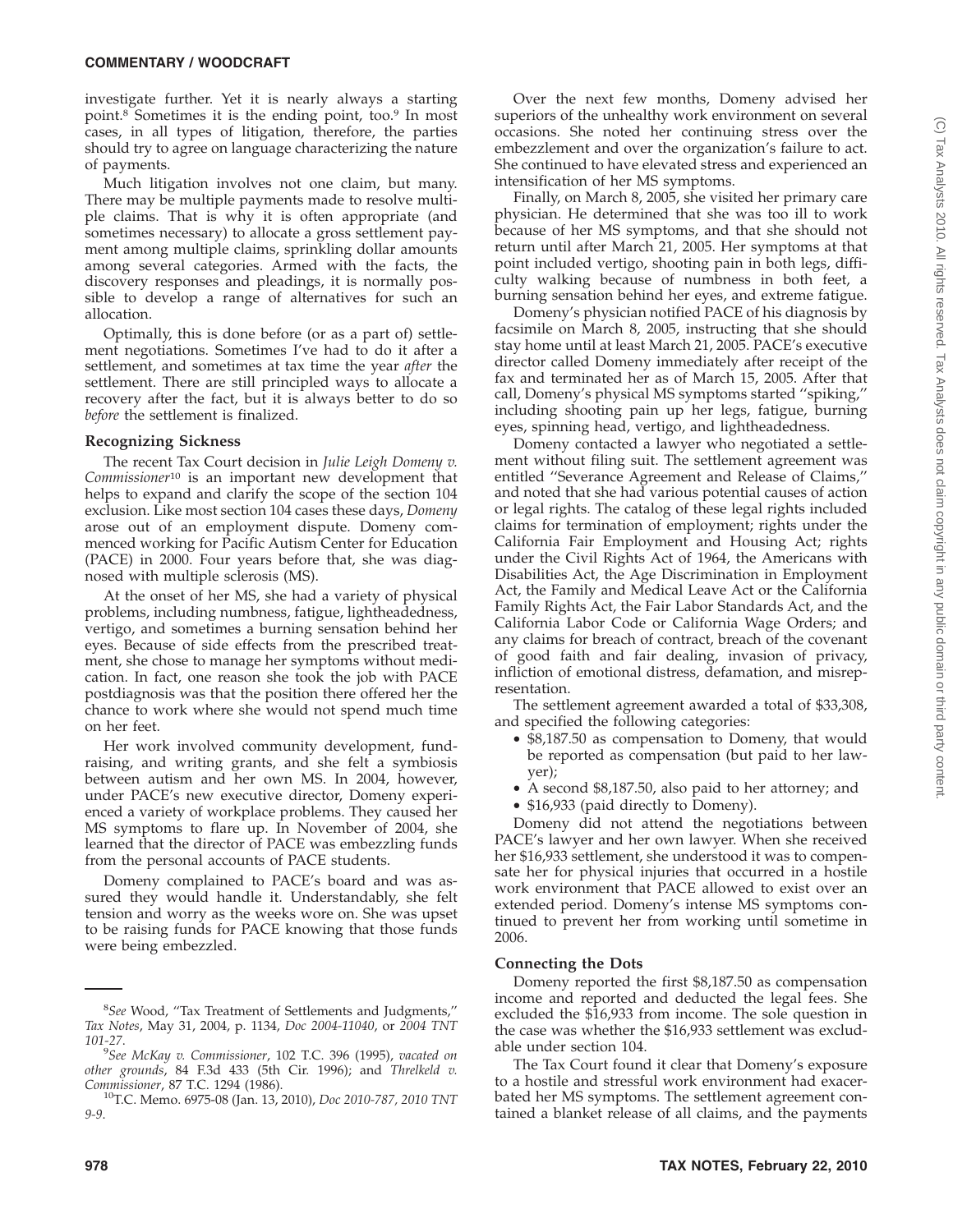were divided up, but there was no specific or express statement of the payer's intent in making the payments. Did PACE intend to pay Domeny for physical sickness?

Despite the lack of an express statement on this point, Judge Gerber of the Tax Court said an inference could be drawn from the terms of the settlement agreement. Indeed, the manner in which PACE agreed to pay out the settlement revealed a recognition of Domeny's claim and condition. The \$33,308 settlement was segregated into three distinct payments.

One payment of \$8,187.50 was reflected as employee compensation due to Domeny, which PACE agreed to pay directly to her attorney. Domeny reported that exact amount as wage compensation on her 2005 federal income tax return.

A second \$8,187.50 was also sent directly to her attorney, and PACE issued no Form 1099 or Form W-2 to Domeny for that amount. The remaining \$16,933 was paid to Domeny directly, with no withholding. However, PACE did issue a Form 1099-MISC reflecting this payment as ''non-employee compensation.''

#### **Tax Reporting Inferences**

Judge Gerber found that the differing tax and reporting treatments of these three payments demonstrated that PACE was aware that at least part of Domeny's recovery may have been excludable as compensation for physical illness. Coupled with that inference, the Tax Court was influenced by the fact that Domeny had advised PACE of her illness *before* her employment was terminated. Judge Gerber also found it likely that her attorney represented her circumstances to PACE in the course of settlement negotiations.

In short, it appeared that PACE must have taken her physical sickness into account. Indeed, Domeny had made no other claim. To the Tax Court, that meant it was reasonable to believe that PACE intended to compensate Domeny for her acute physical illness caused by her hostile and stressful work environment. To the Tax Court, this taxpayer demonstrated that her work environment exacerbated her existing physical illness.

There's been much talk of causation in tax cases, and yet this case was about PACE making Domeny's health worse, not making it bad to begin with. Yet in a footnote, the court noted that ''it is of no consequence that Petitioner had the MS condition before the flare-up caused by her hostile work environment.''11 Judge Gerber was satisfied that the *only* reason Domeny received the \$16,933 payment was to compensate her for her physical injuries as manifested in her physical illness.

This may be a mere question of semantics, but Judge Gerber appears to have concluded that the payment was for ''physical illness'' which is a physical injury within the meaning of section 104(a)(2). Surely it is a small step to conclude that, in fact, the taxpayer's payment was made on account of her physical sickness, which would be no less excludable under section 104(a)(2).

#### **More Cases**

It may be difficult for clients to see the forest for the trees. It is also hard to examine one's own circumstances dispassionately. There are, after all, many other tax cases in which section 104 has been examined in the context of employment claims. In some of these, there are serious physical events or physical consequences befalling the plaintiffs.

Yet in most section 104 cases, it is difficult for plaintiffs to convince the IRS or the Tax Court that they were paid on account of personal physical injuries or personal physical sickness. Take *Justin W. Hansen v. Commissioner.*<sup>12</sup> Hansen was a mineworker who was assaulted by his supervisor.

The supervisor threw Hansen to the ground and pushed his face into limestone powder. Later, the supervisor came to Hansen's home and assaulted him there too, bruising him and producing a small cut on Hansen's foot. Hansen called the police and filed a complaint with the Mine Safety and Health Administration. A few days later, Martin Marietta, which operated the mine, fired him.

Hansen went to a lawyer. When he received a settlement of \$120,000, it appeared Hansen had a pretty good case that some (or all) of the payment should be excludable under section 104. The settlement agreement allocated \$20,000 to back wages (on a Form W-2) and the other \$100,000 to ''emotional distress and attorneys' fees.'' Hansen didn't report the \$100,000 and landed in Tax Court.

Despite some convincing physical facts, the Tax Court (Judge Chiechi) concluded that the \$100,000 payment was for ''emotional distress and legal fees'' just as the settlement agreement said it was. The Tax Court even noted that Martin Marietta had issued a Form 1099-MISC for the \$100,000, further confirming (in the Tax Court's eyes) that the payer viewed the payment as taxable. (Judge Chiechi's observation on the Form 1099 stands in contrast to Judge Gerber's in *Domeny*.)

#### **Physical Effects?**

In many tax cases involving section 104, there is little or no physical injury, no assault, and no bruising. It often looks as if a taxpayer who is claiming some kind of sickness is really just claiming emotional distress. Consider *Jon E. Hellesen v. Commissioner.*<sup>13</sup> Mr. and Mrs. Hellesen were both State Farm employees and both were fired.

Both claimed they suffered extreme and severe emotional distress, including lack of concentration, loss of self-esteem, embarrassment, anxiety, humiliation, and stress. Mr. Hellesen also claimed physical problems as a result of his termination. They included escalations in chest pain, aching pain and loss of sensitivity on the right side of his forehead, increased blood pressure, weight loss, upset stomach, irregular bowel movements, headaches, and emotional instability. He had one appointment

<sup>11</sup>*Id.*, at n. 7.

<sup>12</sup>T.C. Memo. 2009-87, *Doc 2009-9580, 2009 TNT 80-9*. 13T.C. Memo. 2009-143, *Doc 2009-13919, 2009 TNT 116-9*.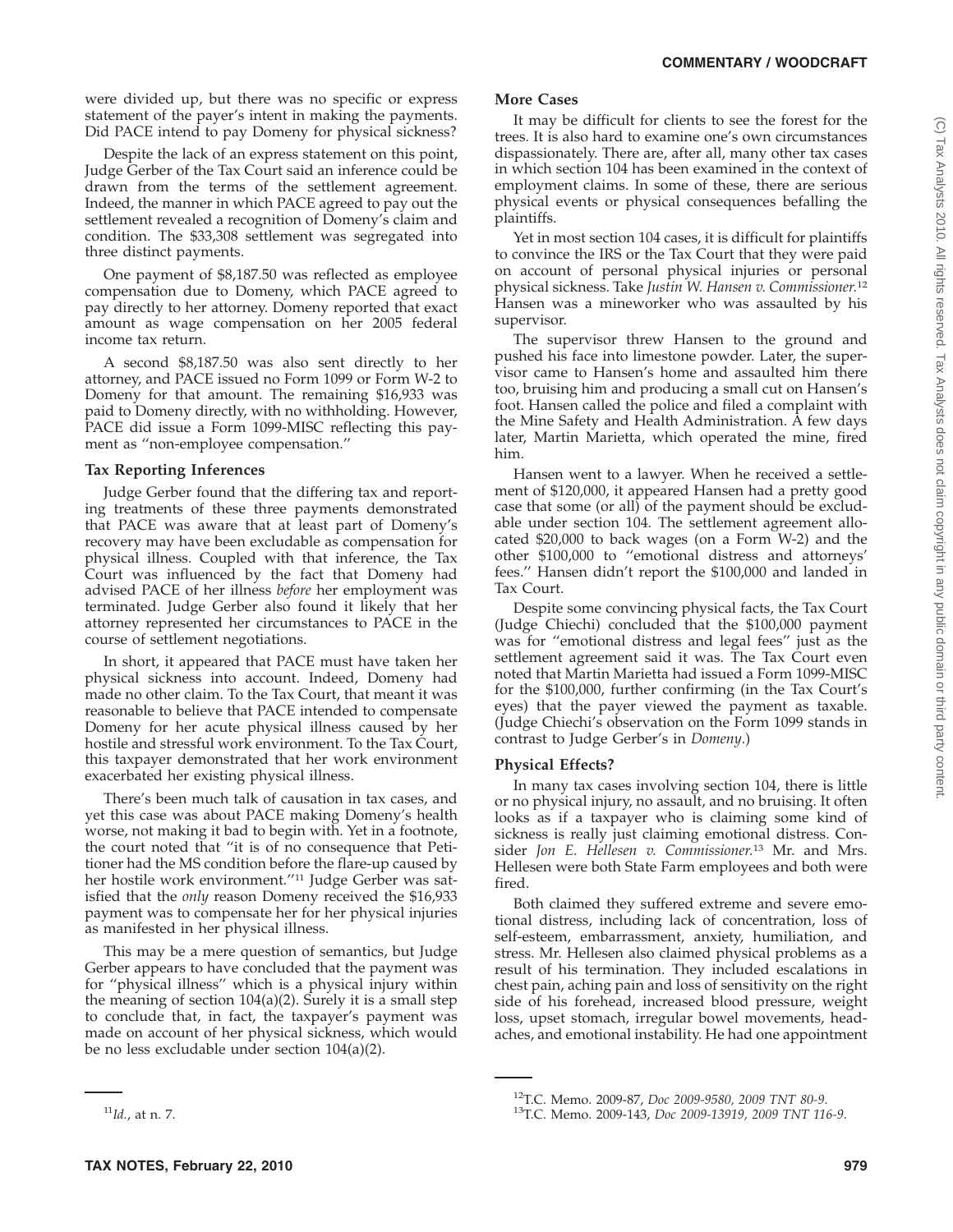#### **COMMENTARY / WOODCRAFT**

each with two different physicians but did not provide a diagnosis or even proof of medical expense.

Judge Vasquez of the Tax Court methodically reviewed the catalog of events and conditions and clearly did not think much was going on that was too serious. Yet Judge Vasquez seems to hang his hat primarily on the settlement agreement itself, noting that the agreement did not allocate any portion of the amount among these claims. Further, Judge Vasquez noted, physical injuries or sickness were not even alleged in the complaint. Not surprisingly, the Tax Court found section 104 inapplicable.

In *Marion J. Wells*,<sup>14</sup> the court considered the aftermath of an employment dispute over alleged gender discrimination. The taxpayer claimed that the discrimination led to her depression. However, the settlement agreement had ascribed the payment to ''emotional distress due to depression.'' The settlement agreement specified that a Form 1099 would be issued and it was. The Tax Court (Chief Special Trial Judge Panuthos) determined (on the government's motion for summary judgment) that there was no material issue of fact and that the payment simply was not excludable.

In *Emblez Longoria v. Commissioner*, <sup>15</sup> a New Jersey state trooper claimed racial discrimination and physical injuries. Longoria faced several physical incidents, including being forced during a training exercise to inhale noxious chemical agents that he said caused burning in his lungs. He was also singled out to swim extra laps in the pool, which he claimed sickened him.

More seriously, Longoria's requests for backup to help with a suspect were ignored. As a result, he injured his back when a suspect resisted arrest. Finally, at one point, other troopers piled gear in his locker. Longoria claimed he was injured when he opened the locker, dislodging its contents.

What about Longoria's settlement agreement? It was woefully plain, releasing everything but providing no tax allocation. He was paid a lump sum of \$156,667 and received a Form 1099. Trying to exclude the payment, he landed in Tax Court.

The Tax Court opinion is well reasoned and thorough, and seems to reflect some misgivings. Judge Gustafson noted that Longoria clearly experienced various physical incidents. He even had some physical injuries. The problem was that none of these injuries was alleged in his complaint.

The court simply found that it could not agree that the state of New Jersey had agreed to settle *because* of any of these physical claims. Given that Longoria had the burden of proving what damages were paid on account of physical injuries or physical sickness, the court felt compelled to treat the entire amount as taxable.

#### **Cause and Effect**

The Tax Court's Judge Gerber (who wrote the *Domeny* opinion) decided differently in *Paul J. and Allen C. Prinster* *v. Commissioner.*<sup>16</sup> Paul Prinster was fired and suffered mental distress. He claimed that his hypertension, hyperlipidemia, and other ailments were caused by his mental distress. He received a \$76,500 settlement and claimed it was not income, despite receiving a Form 1099.

Judge Gerber found that Prinster did not sufficiently show that his ailments resulted from his termination. In fact, Judge Gerber commented that the record showed he had *already* been suffering from hyperlipidemia, and that any other symptoms could have been the product of his diet and lifestyle. He simply failed to meet his burden of proof. The settlement was therefore taxable.

*Prinster* is a clear departure from *Domeny*. Judge Gerber discerns the former to be an employment dispute, not unlike the kind that often produces emotional distress and even physical ailments. The judge finds a fundamental lack of diligence, however, on the part of the plaintiff from complaint to diagnosis.

In contrast, *Domeny* involved patently serious illness and demonstrable causation. True, PACE did not *cause* the MS, but it clearly exacerbated it. PACE's actions clearly aggravated Domeny's symptoms. Moreover, the symptoms did not indicate emotional distress; they were symptoms of physical illness that were substantial enough to constitute a physical injury.

It was Judge Goeke who reached the ''no exclusion'' holding in *Hartford and Josephine Shelton v. Commissioner.*<sup>17</sup> Shelton had been employed by Dial Corp. and suffered sexual harassment. As a result of the harassment, she developed severe emotional problems and sought medical help.

Shelton took antidepressants and other medication. She filed a claim with the Equal Employment Opportunity Commission and eventually signed a release under which she received \$123,500. She was issued a Form 1099 for the entire amount but claimed it was all excludable under section 104.

Judge Goeke ruled that although Shelton may have suffered physical injury as a result of her sexual harassment, her settlement payment was not excludable. (Interestingly, Judge Goeke refers to physical injury, not physical sickness.) The settlement agreement itself said that the money was for emotional pain, suffering, inconvenience, and mental anguish. Physical injury was not mentioned.

#### **Is It Soup Yet?**

We all like bright lines. For this reason, the ''observable bodily harm'' standard developed by the IRS in the wake of the 1996 statutory change is understandable. It may even be a convenient line. Yet it has not worked very well, and it is unjust.

Anyone wanting to argue the administrative efficiency of the ''observable bodily harm'' standard may want to review the Tax Court's collected cases over the last few

<sup>14</sup>T.C. Memo. 2010-5, *Doc 2010-221, 2010 TNT 3-10*. 15T.C. Memo. 2009-162, *Doc 2009-15184, 2009 TNT 126-16*.

<sup>16</sup>T.C. Summ. Op. 2009-99, *Doc 2009-14983, 2009 TNT 124-47*. 17T.C. Memo. 2009-116, *Doc 2009-11892, 2009 TNT 99-7*.